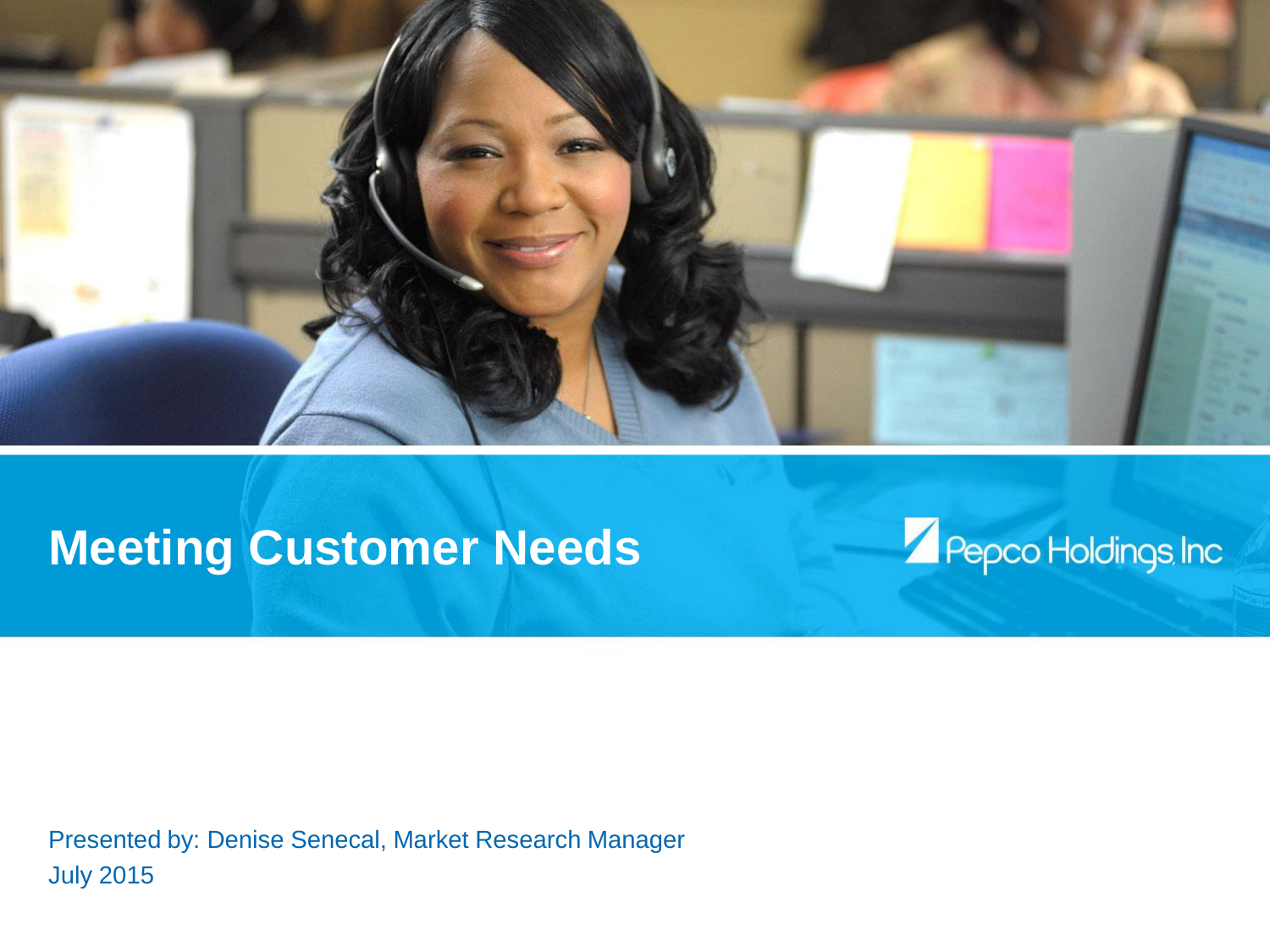## **Pepco Holdings, Inc. Quick Facts**

- Incorporated in 2002
- Service territory: 8,340 square miles
- Customers served
	- Atlantic City Electric:
		- 545,000 electric
	- Delmarva Power:
		- 503,000 electric
		- 125,000 natural gas
	- Pepco:
		- 793,000 electric
- Total population served: 5.6 million

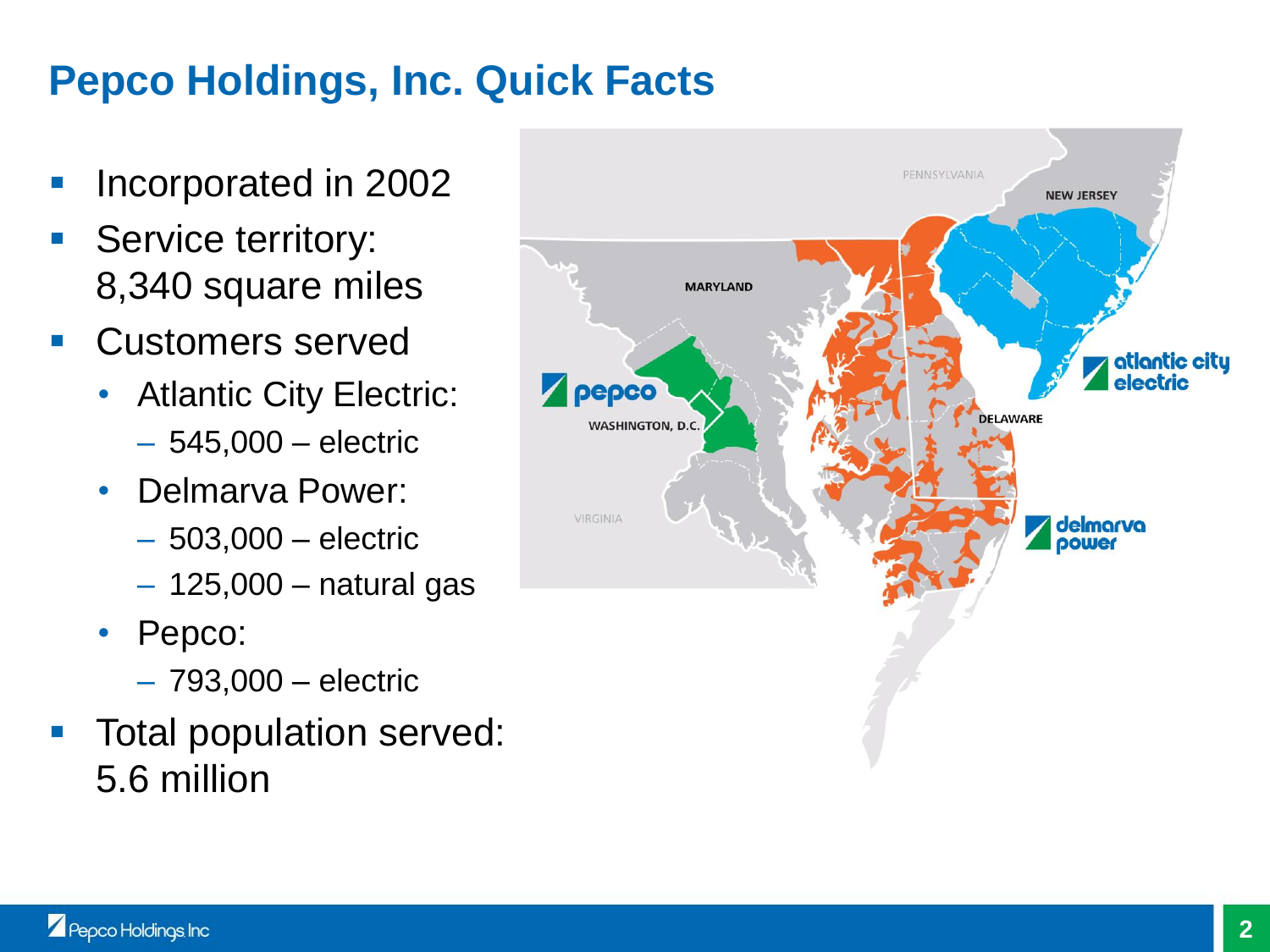### **Customers Want a Variety of Channels for Communications and Transactions**

- Issue is choices customers want to have transactions and information available when they need them.
- **Preferences may change based on situation**
- Examples:
	- Social media: Customers look for information during storms and major outages but don't interact much for energy efficiency information
	- Communications: customers are split between email and direct mail/bill inserts, but percentages vary on a regional basis
	- High bill season: both calls to call center and visits to budget billing webpage increased dramatically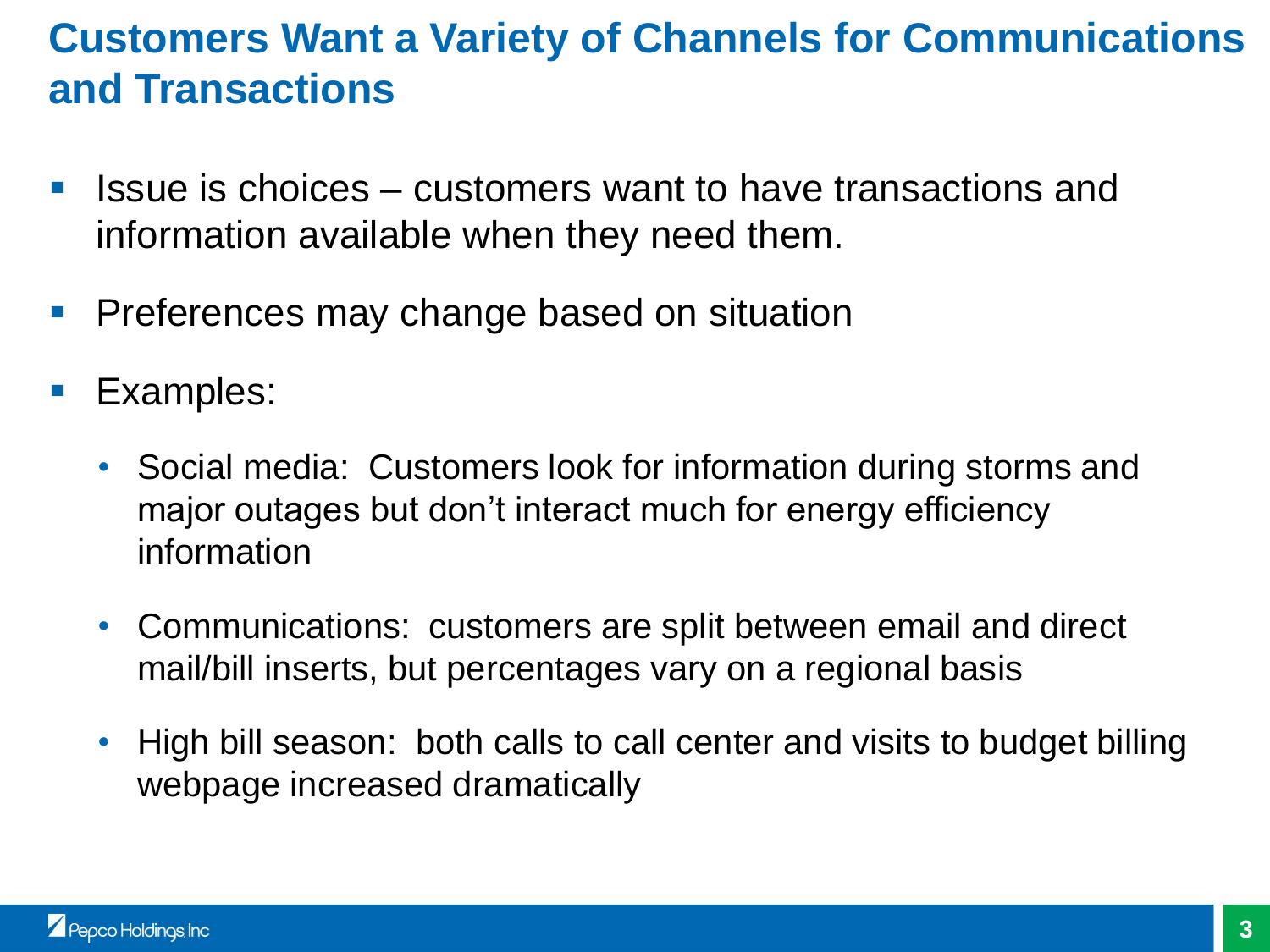### **Use Of Segmentation to Understand Customer Needs**

- Segments developed based on surveys related to energy use, interest in saving energy, attitudes towards saving energy, technology use and interest, and media preferences
- Some segments have a higher concentration of older customers
- Two examples in our service territory:
	- In MD, we have a segment of older customers who are less concerned about the environment and more focused on potential cost savings. They have higher income and currently are not focused on energy efficiency, and need to be convinced they can be both comfortable and save energy.
	- In DC, we have a segment of older customers who are interested in saving energy for cost savings, but want more information on the cost/benefits of different steps they can take.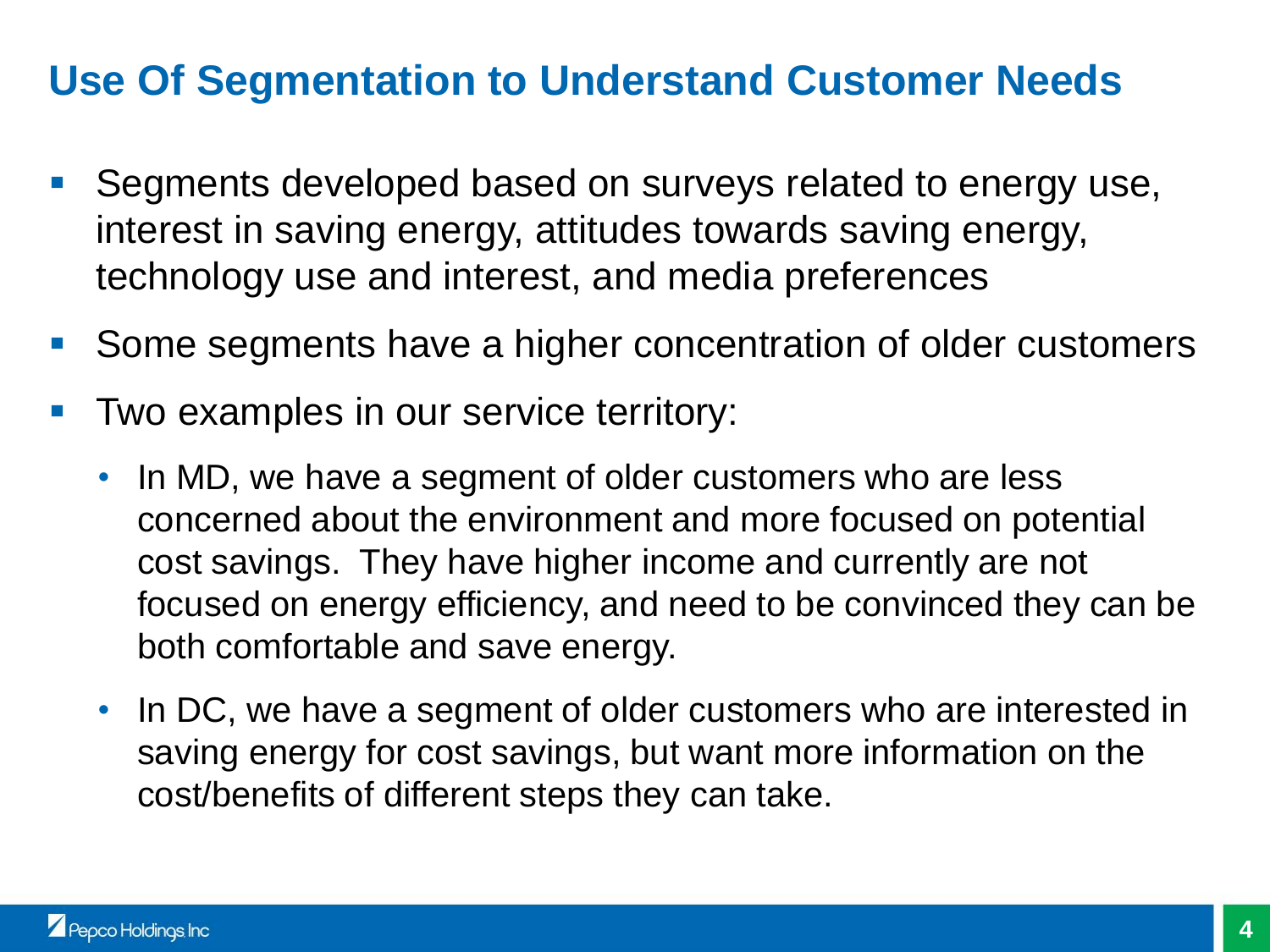### **Washington DC Customer Segments**

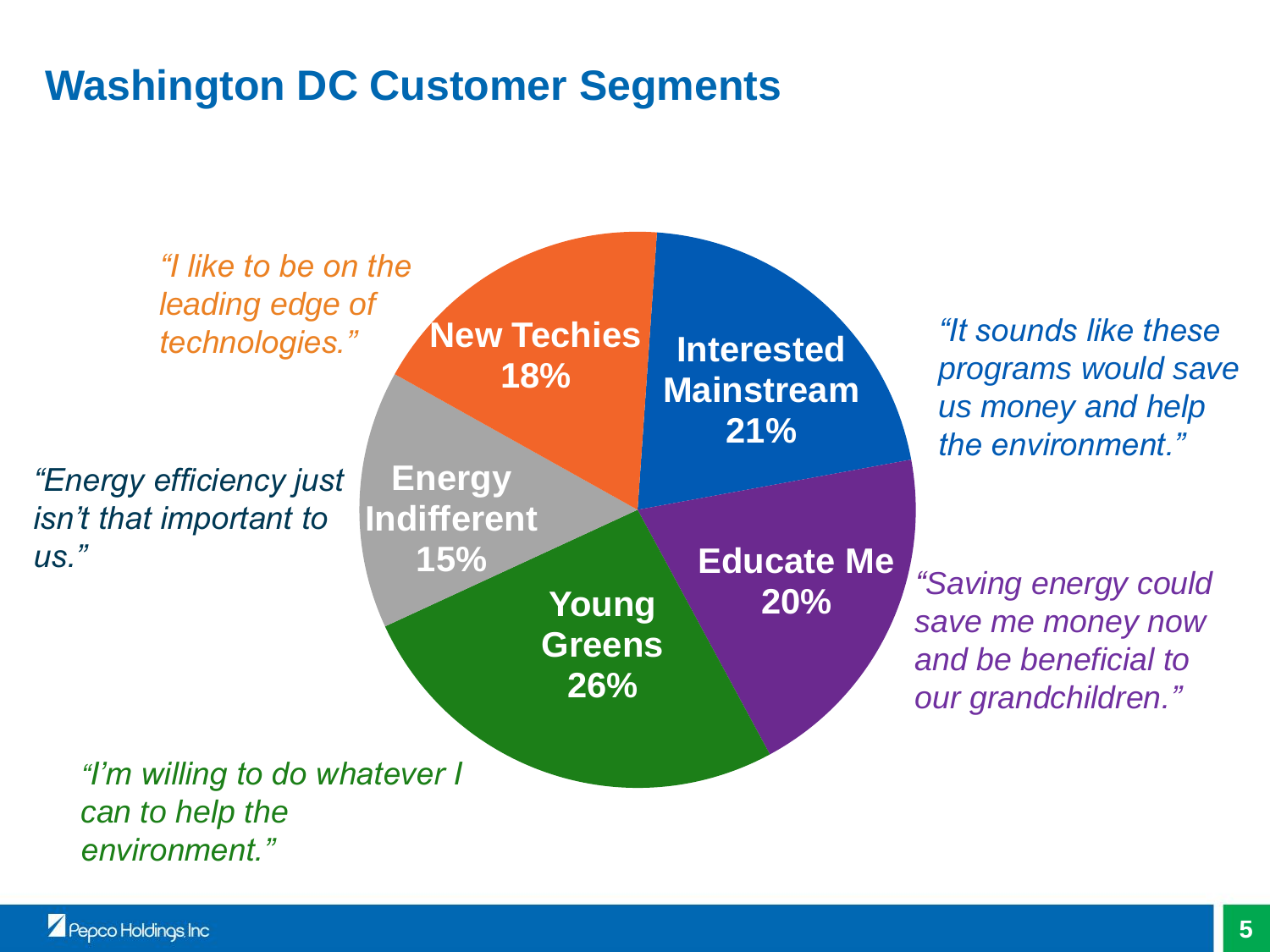## **Information Can Provide Customers with Greater Control**

Regardless of segment, more information gives consumers a better understanding of their energy usage, but they can decide what to do with it.

- Customers want easy access to information during outages:
	- Can report outage via mobile app, online at website, through IVR or via call center and get updated restoration time when available
	- Information received through any of these channels is consistent
- Customer service:
	- New website with updated information
	- Self-service channels can help improve satisfaction outages and billing
- **Customers want programs to help them save energy:** 
	- Strong desire for more information but many don't want to sacrifice comfort
	- Confusion over highest impact changes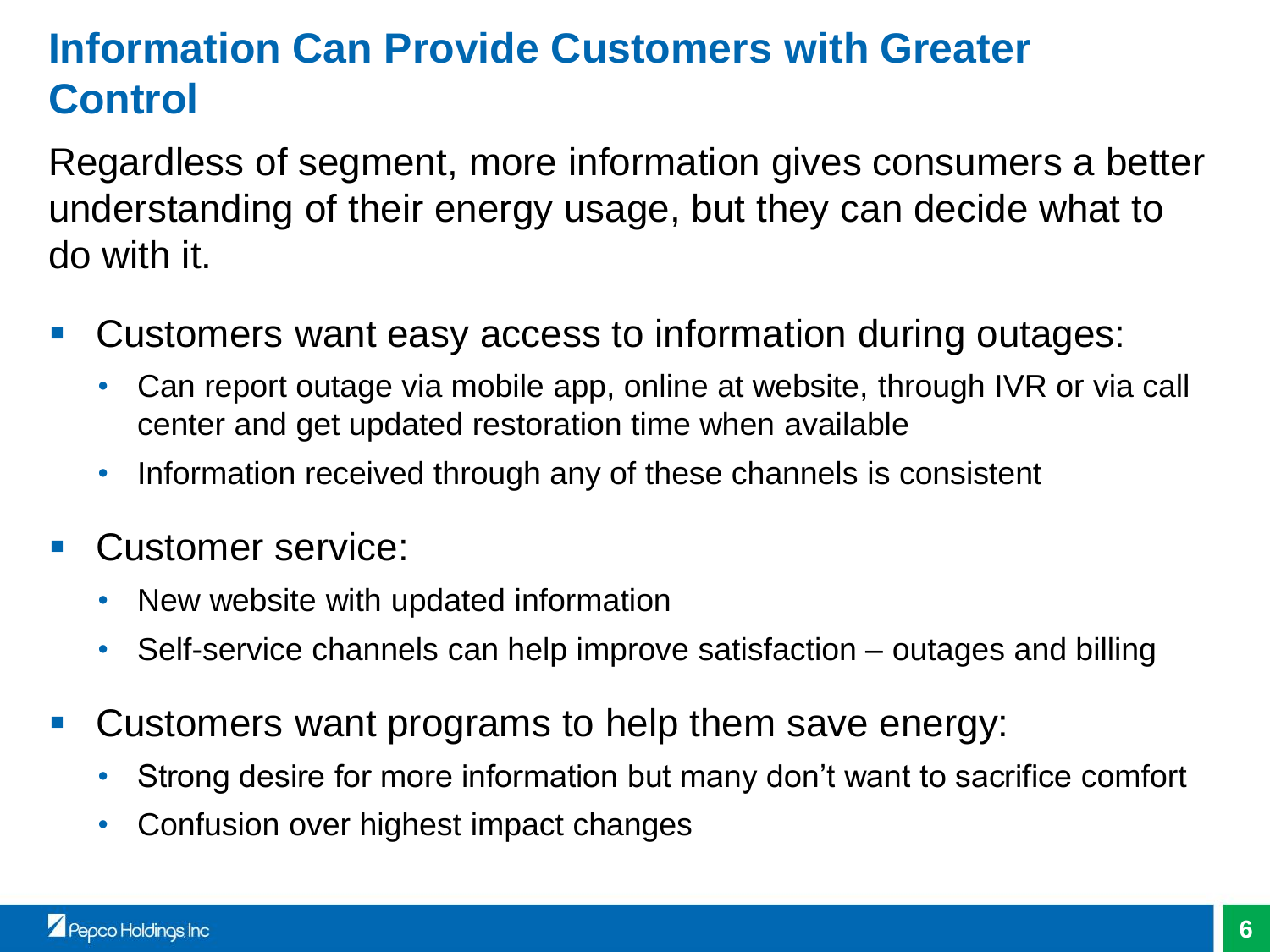### **Customers are going online for transactions and information, but preferences vary**

- While Millennials are more likely to use online access, significant proportions of Gen Y and Baby Boomers are using My Account
- **Devices used may be different**

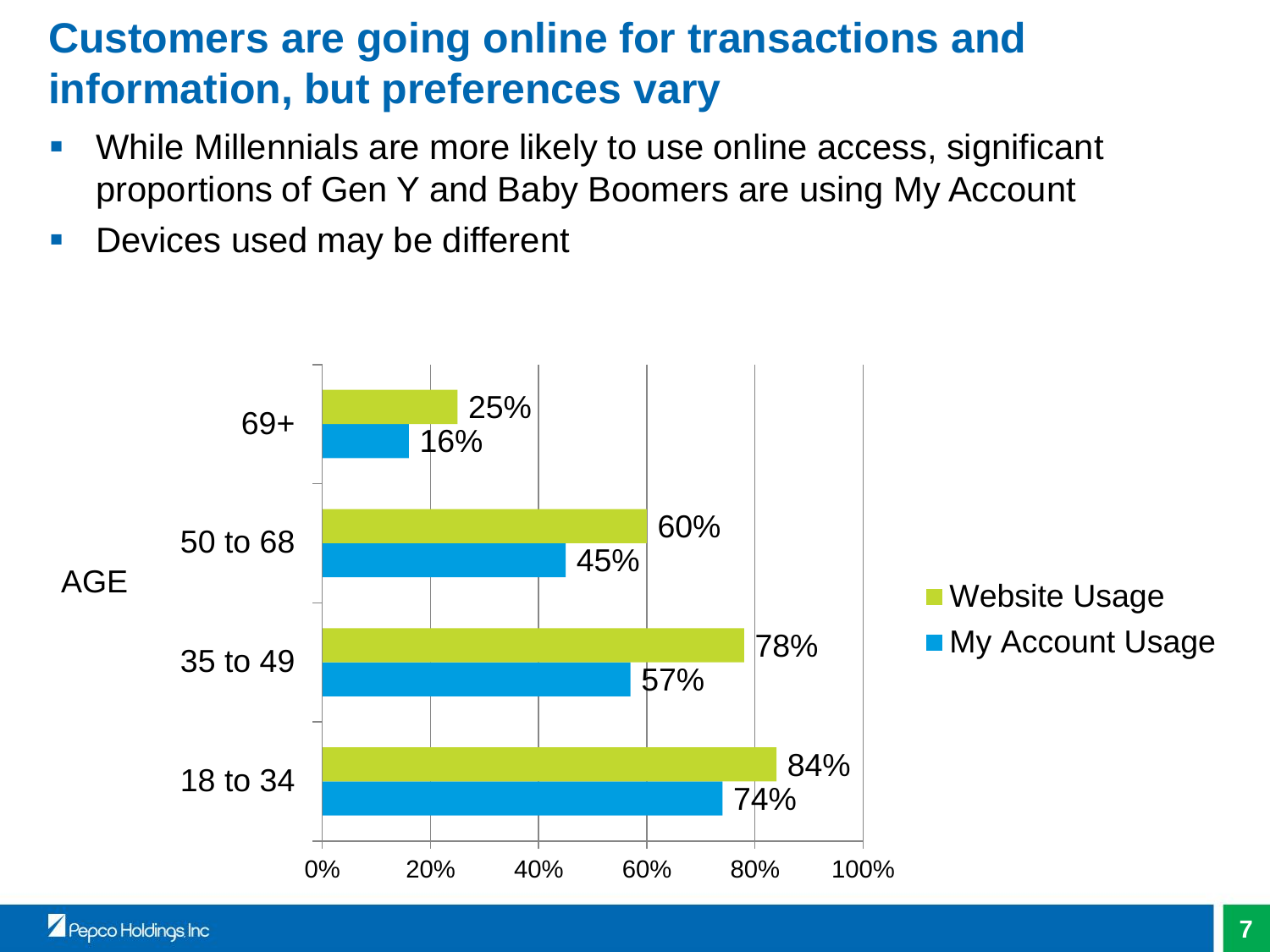### **Preferences for Obtaining Energy Use Information**

Customers are interested in viewing their energy use data (from the smart meter) in a wide variety of ways.

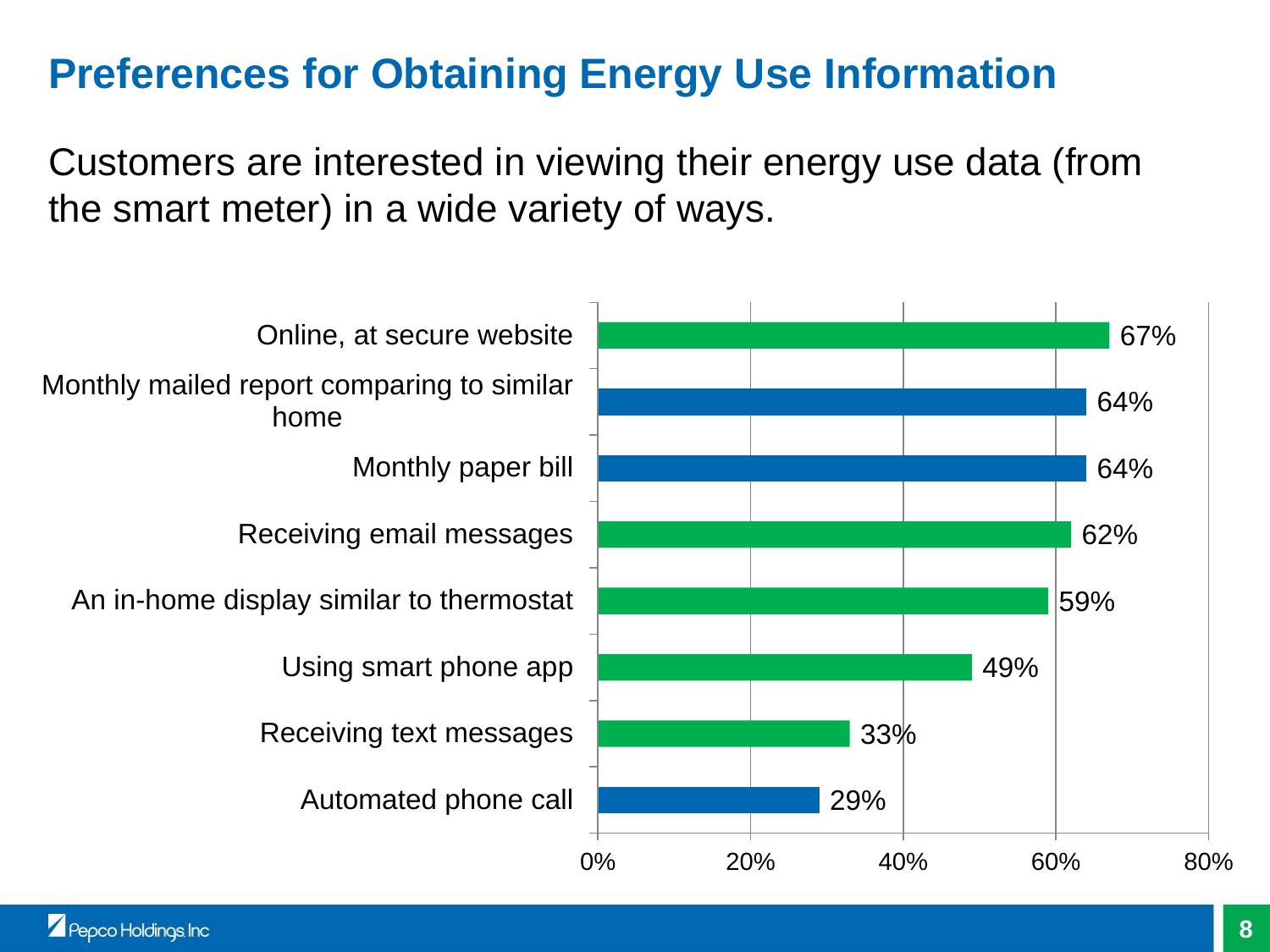### **New Tools Add Value but Need to Increase Awareness**

Customers do not necessarily want to view their energy use frequently, but for it to be available when they need it.



**Importance of Tool in My Account Usage**

Scale of 0 to 10 where 0 means not at all important and 10 means extremely important.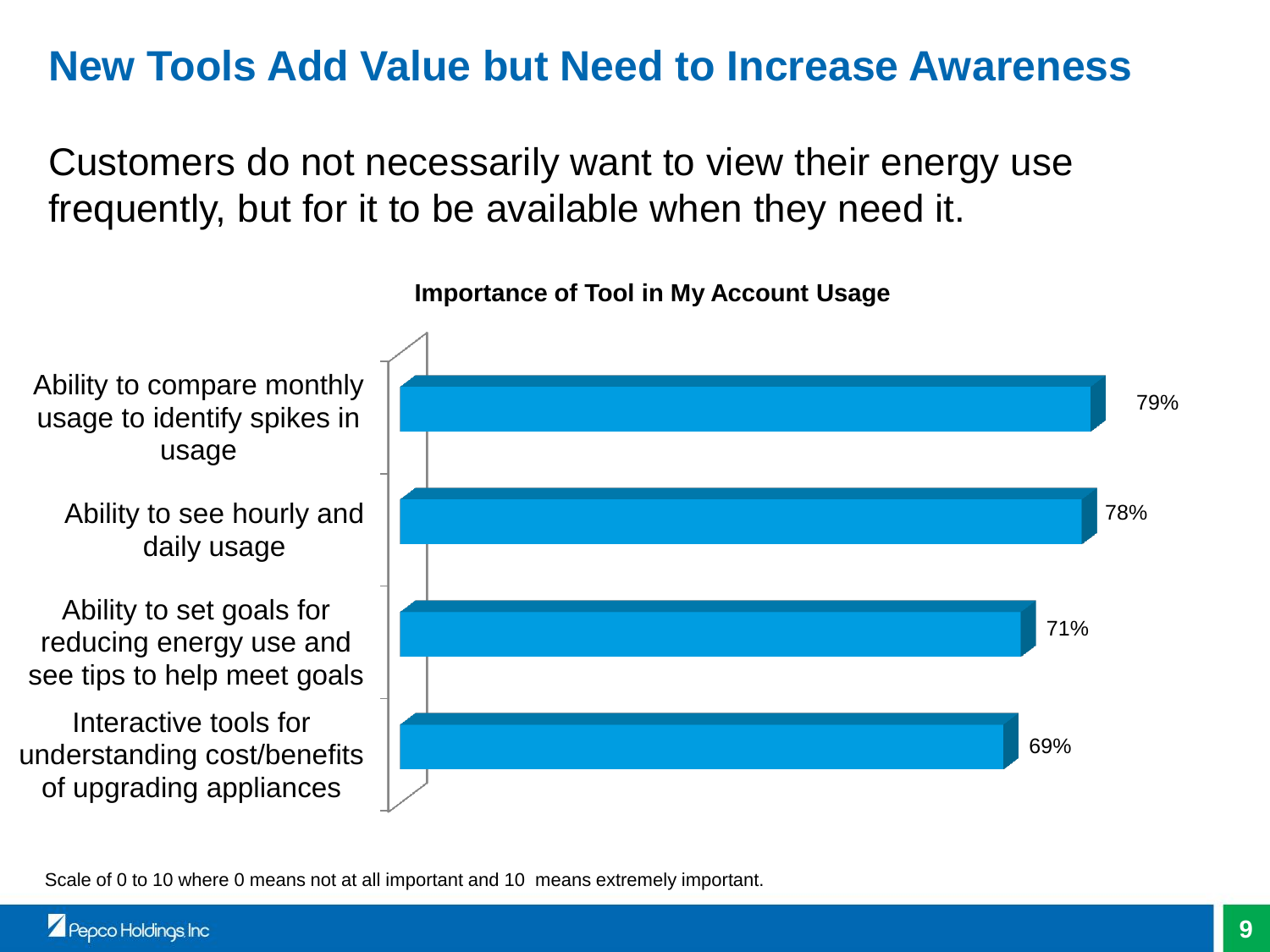## **Energy Information Channels**

Energy Website Information Class in partnership with DC Library



**TAKE CONTROL** OF YOUR ENERGY USE.

### **Introduction to Energy Management.**

The DC Public Library and Pepco are working together this summer to present a new class to help you save money on your energy bill. In this class you'll:

- Get tips to help you save money and energy
- Design a custom energy management plan for your home
- Learn how to use tools on Pepco's My Account
- Receive a complimentary, reusable gift bag with tools to help you save



| <b>Welcome Back</b>                                      |                 | When does my home use energy?                                                                                                         |
|----------------------------------------------------------|-----------------|---------------------------------------------------------------------------------------------------------------------------------------|
| <b>Account Summary</b>                                   | $\mathbf{i}$    | Daily Energy Use and Average<br>- Average<br><b>Weekday</b><br>kWh                                                                    |
| Account status as of 7/7/2015                            |                 | 40                                                                                                                                    |
| Last Payment                                             | \$65.53         | 30                                                                                                                                    |
| Received 6/29/2015 - Thank you!                          |                 | 20                                                                                                                                    |
|                                                          |                 | 10                                                                                                                                    |
| Account balance                                          | \$0.00          | $\alpha$<br>6/30 7/01 7/02 7/03 7/04 7/05 7/06                                                                                        |
|                                                          | View & Pay Bill | Meter: Electric -                                                                                                                     |
| Bill Summary ending 6/8/2015                             |                 | $+$<br><b>Bill to Date</b>                                                                                                            |
| Previous balance                                         | \$0.00          | As of 7/6/2015, your bill is approximately \$99                                                                                       |
| Total current charges                                    | \$65.53         | You are 32 days into your current billing period                                                                                      |
| Amount Due 6/29/2015                                     | \$65.53         | Your average daily cost is \$3.10                                                                                                     |
| of the Previous Balance and Total Current<br>Charges.    |                 | Projected Bill: \$95 - \$117 -- assuming you use<br>energy at your current pace                                                       |
| <b>Bill Highlights</b>                                   | ī.              | <b>Energy Use Analysis</b><br>View graphs of my daily or hourly energy use.<br>Loading your energy charts may take several<br>seconds |
| The weather increased your bill by \$27 - \$46.          |                 | How does my home compare?                                                                                                             |
| Your energy charges were \$28.59 higher for<br>this bill |                 | i.                                                                                                                                    |
| Your electric usage increased for this bill.             |                 | Electricity Costs 5/8/2015 to 6/5/2015                                                                                                |
|                                                          |                 | \$140                                                                                                                                 |

What i

### Telephone:

CSRs or Energy Advisors can go through daily/hourly usage with customers on the phone

### **Smartphone App**

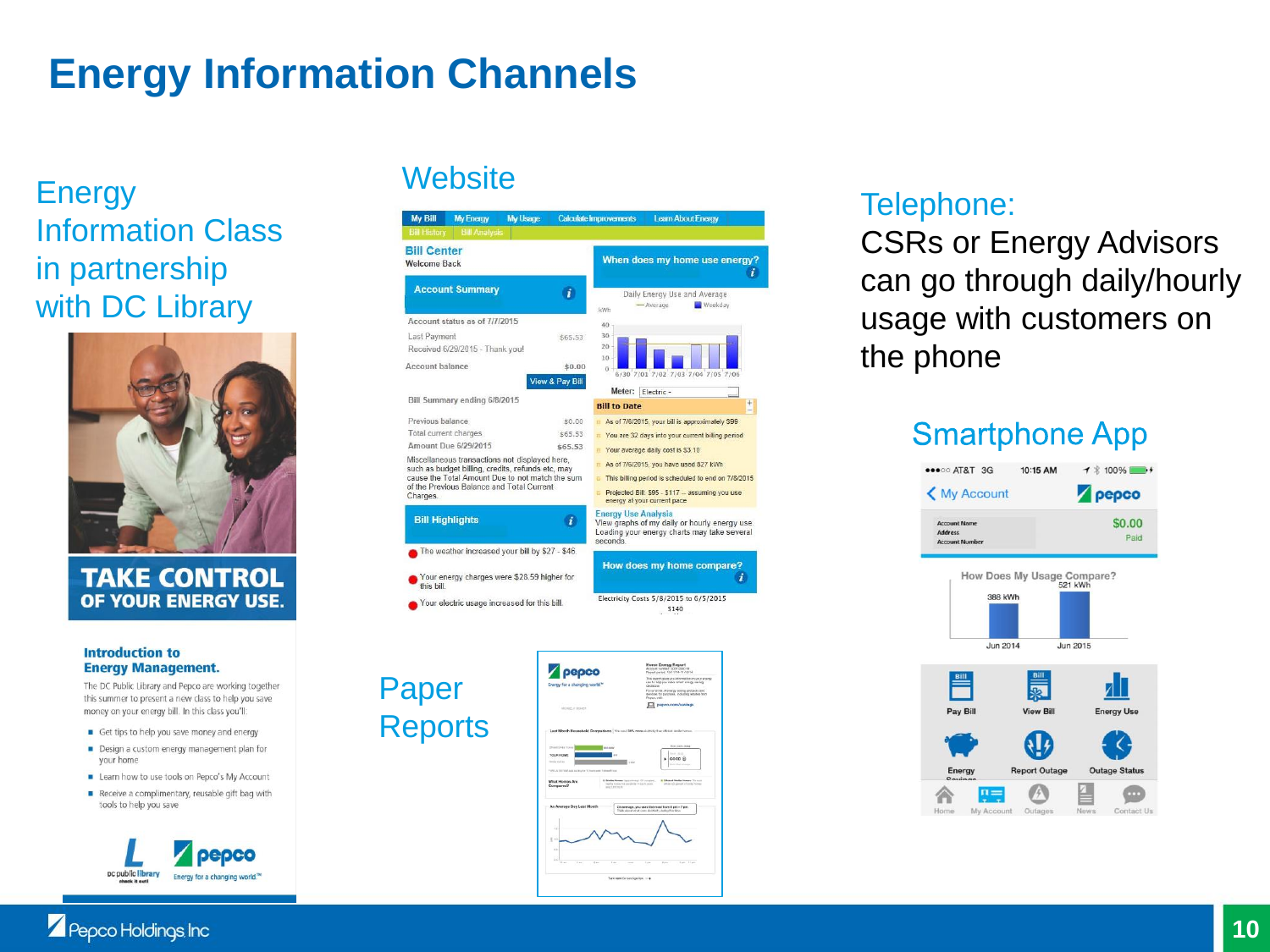### **Preferred information channels also vary based on customer age and regionally.**

- Customers who are 18-54 years of age prefer an email.
- Older customers prefer bill inserts or direct mail.



### **Preferred Information Channels**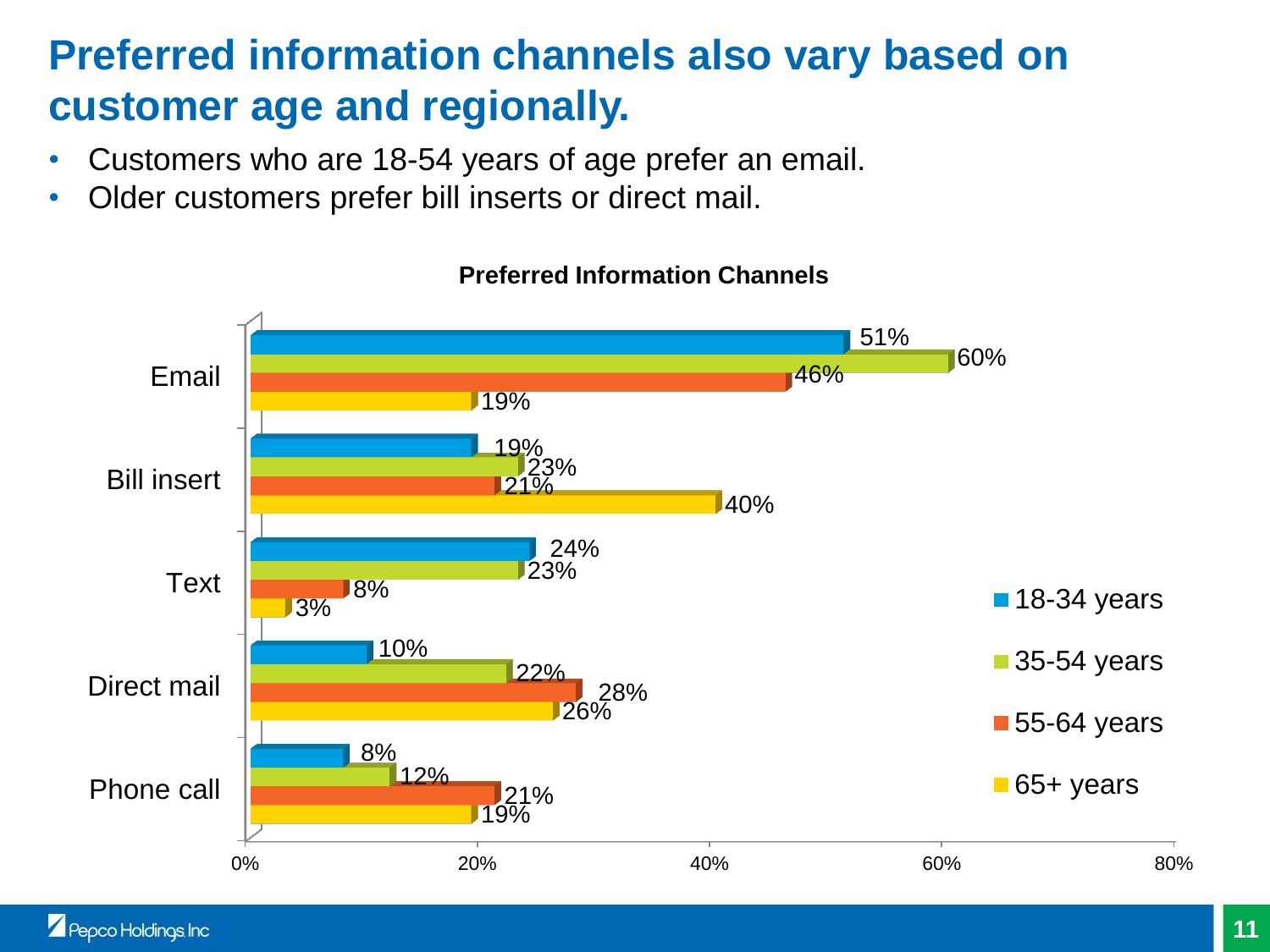## **Uncovering What Customers Really Want**

### Based on our research:

- $\checkmark$  Both qualitative and quantitative research can be critical to understanding consumer tradeoffs and decision-making
	- Consumers sometimes see the equation as comfort vs. cost
	- Education continues to be important
- $\checkmark$  Customer interests and needs varies regionally
	- Terminology
	- Images
	- Channels
- $\checkmark$  All segments don't want to interact with you in the same way
	- For certain types of transactions, customers prefer the phone
- $\checkmark$  Expectations are changing, but need to focus on the goal processes may be behind service expectations
	- Customer expectations for instant service with online applications may not be always be met, unless full process changes